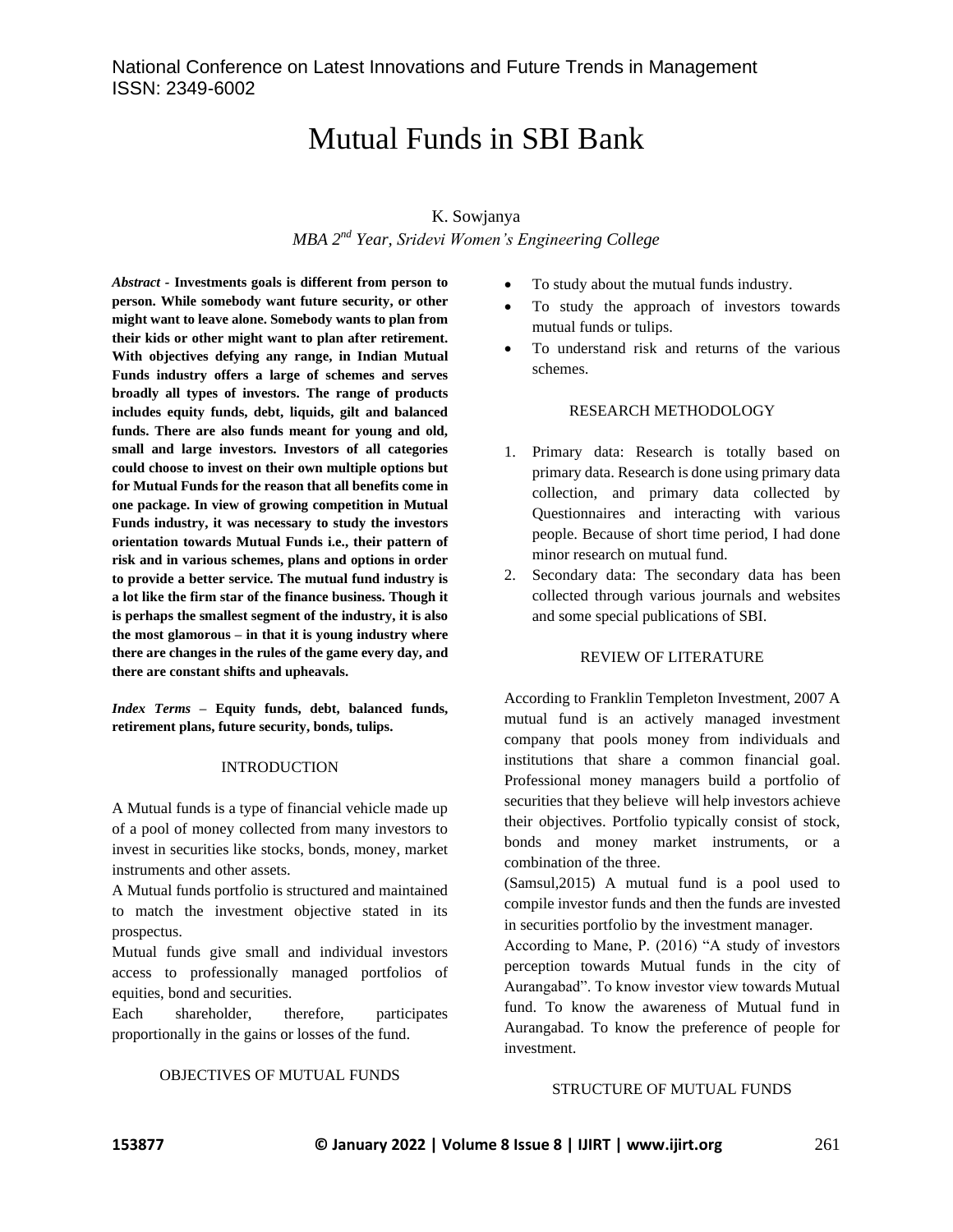# National Conference on Latest Innovations and Future Trends in Management ISSN: 2349-6002



From the above diagram we can understand the structure of mutual funds. Now let's understand how mutual funds works and ways to invest in Mutual Funds.



HOW DOES MUTUAL FUND WORK?

- Pool of investor money.
- Invested according to pre-specified.
- Benefits accrue to those that contribute to this pool.
- There is thus mutuality in the contribution and the benefit.
- Hence the name 'mutual' fund.

# COLLECTION OF SBI MUTUAL FUNDS **SCHEMES**

- 1987- Establishment of SBI Mutual Fund.
- 1991- Launch of SBI Magnum Equity Fund.
- 1999- Launch of sector funds, India's first contra fund: SBI Contra Fund.
- 2004- Joint Venture with society General Asset Management.
- 2006- Became the first bank-sponsored fund to launch an offshore fund.
- 2011- Stake Transfer from SGAM to Amundi Asset Management.
- 2013- Acquisition of Daiwa Mutual Fund, part of the Tokyo based.
- 2013- Launch of SBI Fund guru, an investor education initiative.
- 2015- Employees' provident Fund organization.
- 2018- First AMC in India to launch an Environment, Social and Governance
	- (ESG)fund.
- 2018- Signatory to the United Nation Principles for Responsible Investment. REASONS FOR SBI

## MUTUAL FUNDS

- Mutual funds offer easy diversification for any investor -buy one fund and instantly access many individual stocks and bonds.
- They are also professionally managed and have low entry requirements, making it easier for any investor to jump in.
- There are many other benefits of mutual funds, including their transparency, liquidity, and audited track records.
- Mutual funds come in many varieties.
- Mutual funds are accessible.
- Many offers systematic investing and withdrawals.
- Mutual funds offer automatic reinvestment.
- Mutual funds offer transparency.
- Mutual funds are liquid.
- Mutual funds have audited track records.
- Mutual funds build wealth.
- You can invest a small amount.
- It is cost efficient.
- Reduce your tax liability.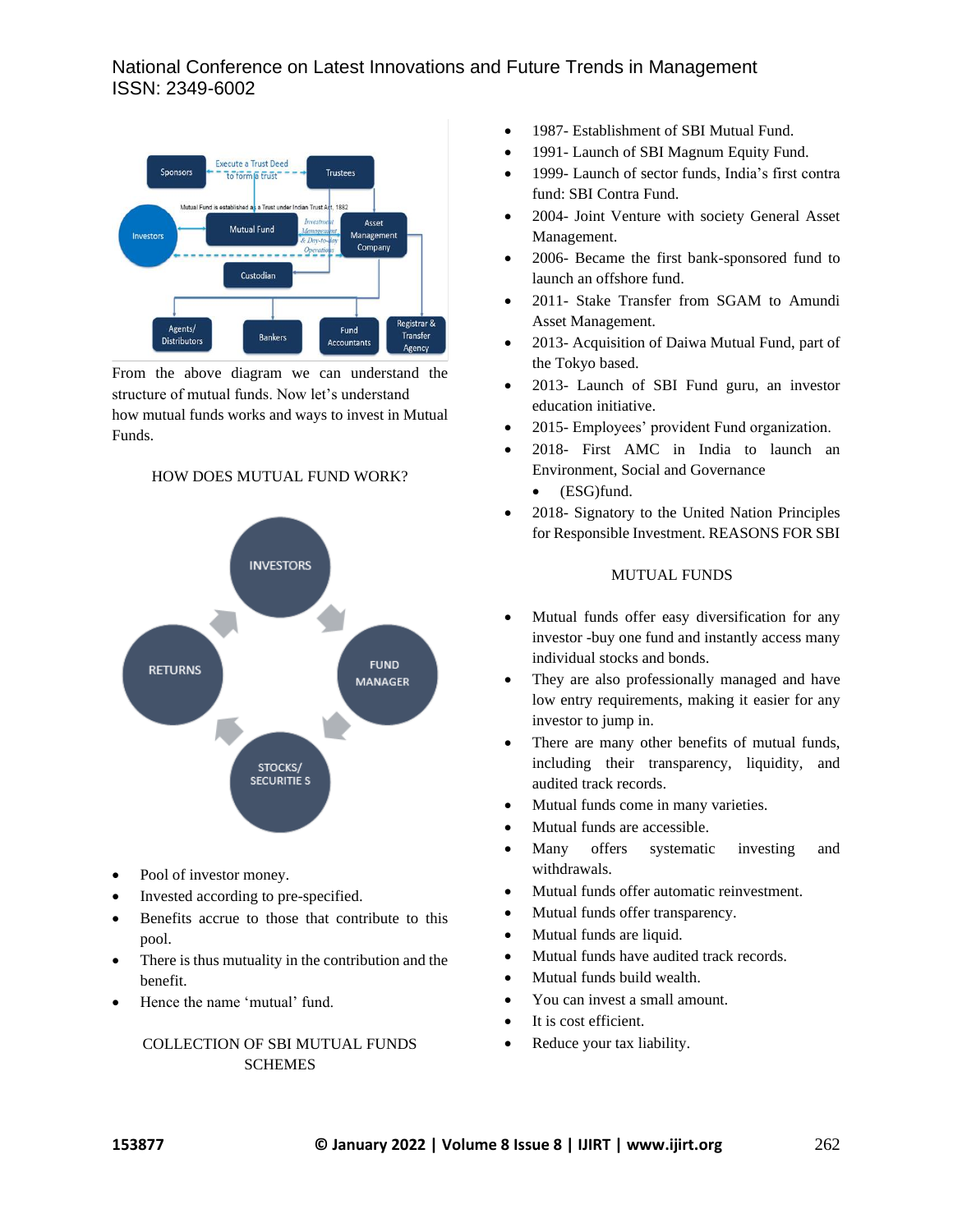# National Conference on Latest Innovations and Future Trends in Management ISSN: 2349-6002

## DATA ANALYSIS 2018:

| <b>FUNDS NAME</b>                        | <b>RISK</b>    | <b>3YR RETURNS</b> | <b>RATING</b> |
|------------------------------------------|----------------|--------------------|---------------|
| <b>SBI Technology Opportunities Fund</b> | Very high risk | 38.61%             | NA            |
| SBI Small Cap Fund                       | Very high risk | 29.83%             |               |
| SBI Magnum Comma Fund                    | Very high risk | 27.98%             |               |
| <b>SBI Magnum Midcap Fund</b>            | Very high risk | 27.61%             |               |
| <b>SBI Focused Equity Fund</b>           | Very high risk | 27.32%             | 4             |
| <b>SBI Contra Fund</b>                   | Very high risk | 25.86%             |               |
| SBI Long Term Advantage Fund             | Very high risk | 25.67%             | NA            |
| <b>SBI</b> Infrastructure Fund           | Very high risk | 23.67%             | 3             |
| SBI Healthcare Opportunities Fund        | Very high risk | 23.05%             | NA            |
| SBI Large and Midcap Fund                | Very high risk | 22.37%             |               |
| SBI Magnum Global Fund                   | Very high risk | 22.09%             |               |
| <b>SBI Magnum Equity ESG Fund</b>        | Very high risk | 22.08%             | NA            |
| SBI Flexi cap Fund                       | Very high risk | 21.04%             |               |
| SBI Blue chip Fund                       | Very high risk | 20.52%             | 4             |
| SBI Long Term Equity Fund                | Very high risk | 20.35%             | 3             |
| SBI ETF BSE100 ETF                       | Very high risk | 20.24%             | NA            |
| <b>SBI NIFTY Index Fund</b>              | Very high risk | 19.72%             |               |

From the above table we can judge that every fund has very high risk and it will get returns

after 3years. Here we can see the rating of each, and every fund and the investors can invest their money according to the rating of the funds.

# SBI Mutual Funds to invest in 2019

| <b>Mutual Fund Scheme</b>                                                                                     | Category                 | Crisil<br>Rank | Value<br>Research<br>Rating<br>(Out of 5) | Assets under<br><b>Management</b><br>(AUM) (Rs<br>Crores) | 3mth   | 1yr    | <b>3yr</b> | <b>Syr</b> | 10 Yr  |
|---------------------------------------------------------------------------------------------------------------|--------------------------|----------------|-------------------------------------------|-----------------------------------------------------------|--------|--------|------------|------------|--------|
| SBI Small Cap Fund                                                                                            | Smallcap                 | Rank-2         | 4 Star                                    | 1,141                                                     | $-13%$ | $-16%$ | 15%        | 31%        | $\sim$ |
| SBI Magnum Multicap Fund                                                                                      | Multicap                 | Rank-3         | 4 Star                                    | 5,743                                                     | $-9%$  | $-4%$  | 11%        | 19%        | 17%    |
| SBI Focused Equity Fund                                                                                       | Multicap                 | Rank-2         | 4 Star                                    | 3,068                                                     | $-9%$  | $-3%$  | 12%        | 19%        | 25%    |
| SBI Magnum Midcap Fund                                                                                        | Midcap                   | Rank-5         | 2 Star                                    | 3,299                                                     | $-11%$ | $-17%$ | 5%         | 19%        | 22%    |
| SBI Magnum Global Fund                                                                                        | MNC                      | NA.            | NA.                                       | 3,345                                                     | $-9%$  | $-8%$  | 7%         | 18%        | 23%    |
| SBI Large & Midcap Fund                                                                                       | Large-Midcap             | Rank-3         | 4 Star                                    | 2,217                                                     | $-6%$  | $-3%$  | 10%        | 18%        | 19%    |
| SBI Equity Hybrid Fund                                                                                        | Balanced                 | Rank-3         | 4 Star                                    | 27,082                                                    | $-4%$  | 1%     | 10%        | 16%        | 17%    |
| SBI Bluechip Fund                                                                                             | Largecap                 | Rank-4         | 5 Star                                    | 19,096                                                    | $-7%$  | $-2%$  | 10%        | 16%        | 18%    |
| SBI Consumption<br>Opportunities Fund                                                                         | Thematic-<br>Consumption | <b>NA</b>      | <b>NA</b>                                 | 650                                                       | $-10%$ | $-1%$  | 14%        | 16%        | 25%    |
| SBI Technology Opp. Fund                                                                                      | Technology               | NA.            | NA                                        | 137                                                       | $-7%$  | 26%    | 10%        | 13%        | 21%    |
| Data source: Moneycontrol.com and Value Research Online as on 2-Dec-2018. Returns rounded off to nearest %age |                          |                |                                           |                                                           |        |        |            |            |        |

(your friend in investment advice)